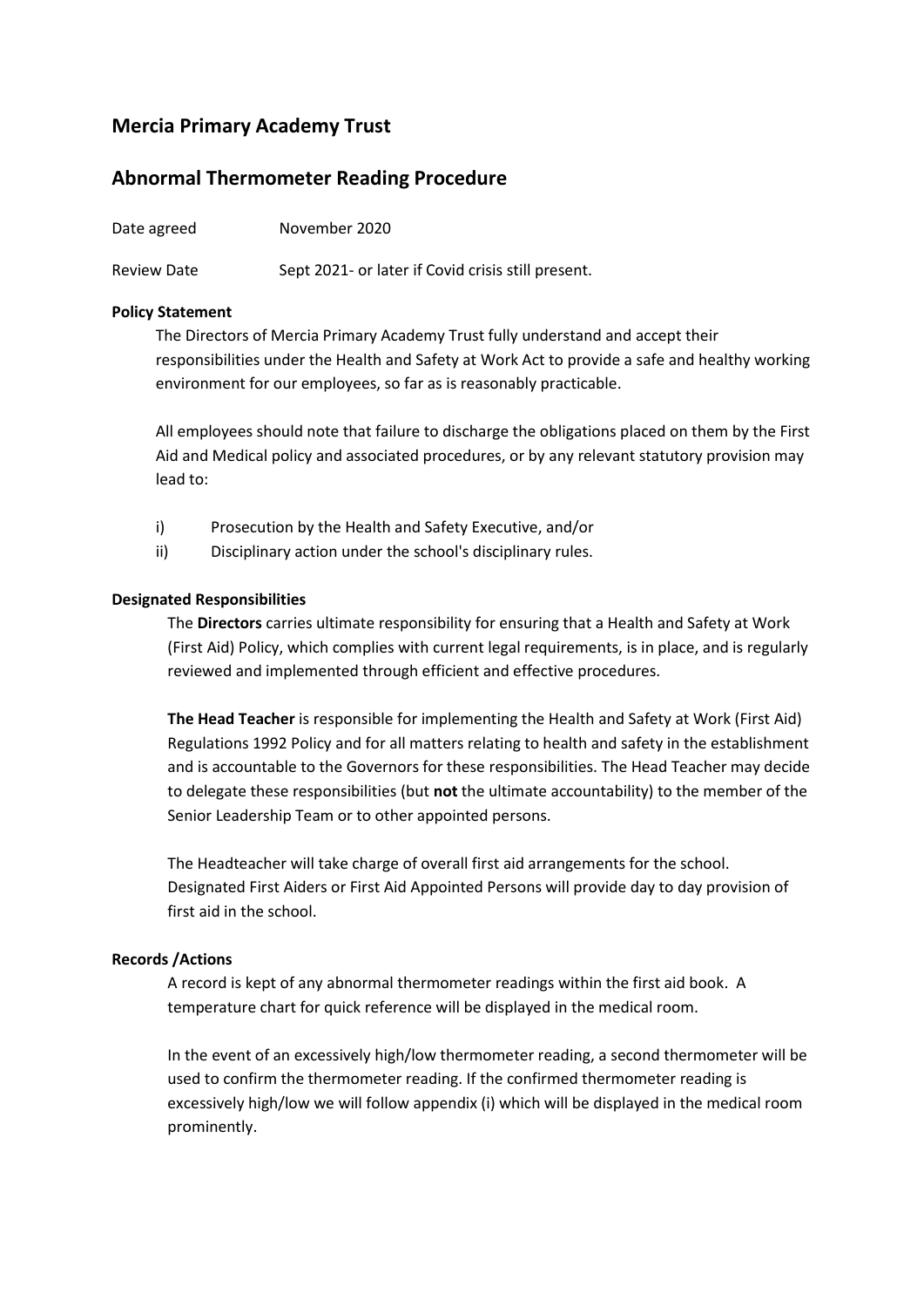If the child concerned is presenting an excessively low thermometer reading, a thermal blanket will be provided. Windows will be closed and a heater used to warm the room the child is present in. Parent called.

For high temperatures parent called.

If parent unreachable and despite efforts to warm or cool the child temperature remains a concern an ambulance will be called.

If the child concerned appears extremely poorly or shows a lack of coherence an ambulance will be called as a matter of urgency.

#### **Training of Staff**

Trained first aid staff will receive additional in-house training in regards to thermometer checks as part of their biannual training. Those responsible for administering frequent thermometer checks will undergo in-house training on a more frequent basis. A record is kept of staff who have received thermometer training. Any difficulties in understanding thermometer usage should be referred to the Head Teacher.

#### **Risk Assessments**

In the event of an emergency, which requires a child to be treated by health professionals (doctors/paramedics) or admitted to hospital, an incident report will be completed and emailed to Elite Safety in Education, our health and safety representative [admin@elitesie.co.uk](mailto:admin@elitesie.co.uk)

Staff must never take a child to hospital in their own car. When emergency treatment is required, an ambulance should be called immediately

#### **Special Precautions (eg. Pandemic/Swine Flu/COVID-19)**

The school follows the most recent advice from the Public Health England, DfE and Staffordshire's Health and Safety unit regarding any particular outbreaks. As this information may constantly change it is deemed as unsuitable for our policies. Additional risk assessments may be available to assist in events such as these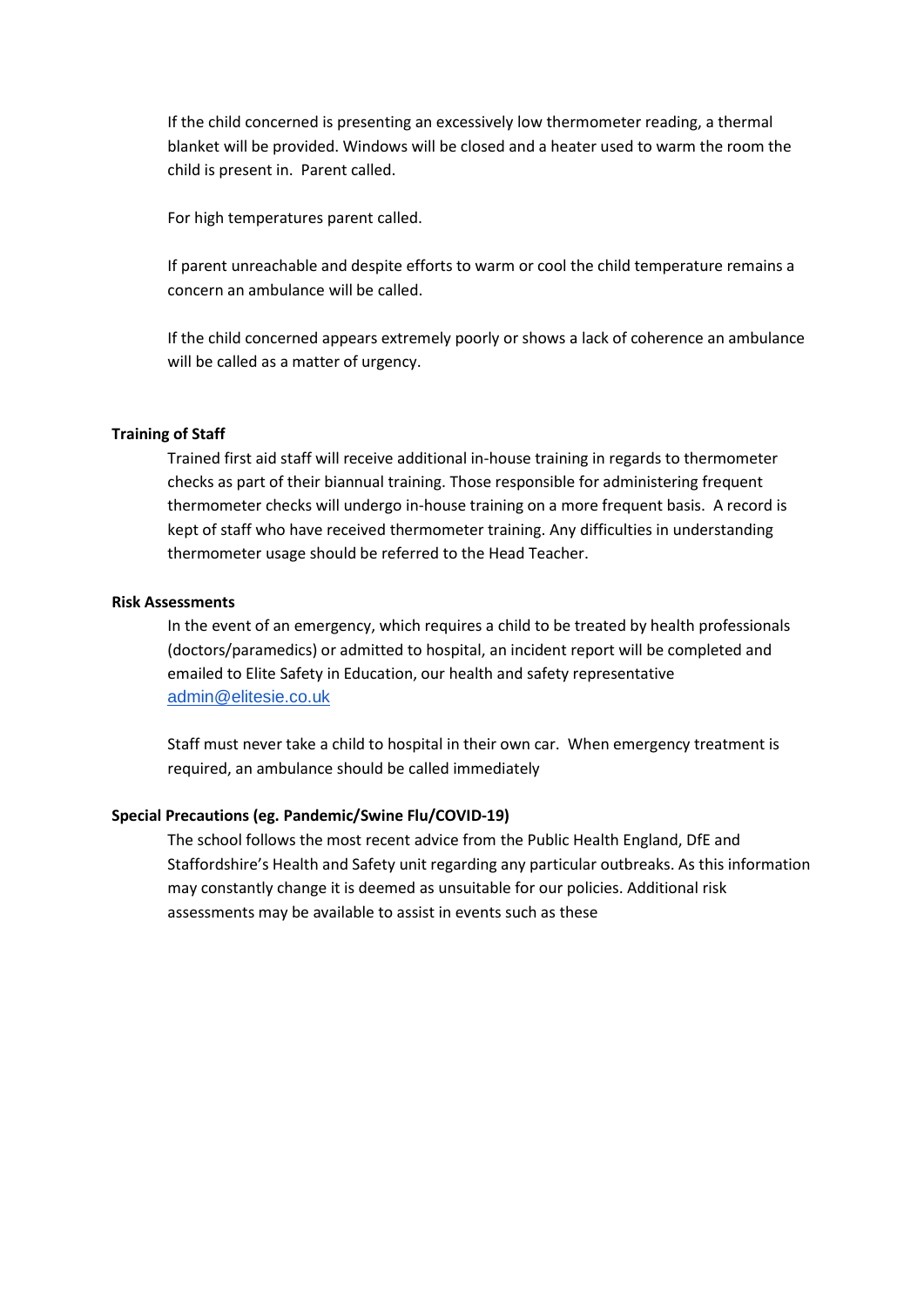This information can be made available in a range of formats and languages, including Braille and large print. If this would be useful to you or someone you know, please contact your Directorate HR Unit.

Signed ………………………………………………………………………………………..

*A signed copy of this document is available from the school office.*

Mercia Primary Academy Trust Date : November 2020

Version Control

| <b>Version</b> | <b>Date</b>       | <b>Changes</b>            | <b>Reasons for Alterations</b> |
|----------------|-------------------|---------------------------|--------------------------------|
|                | Approved          |                           |                                |
|                | <b>November</b>   |                           |                                |
|                | 2020              |                           |                                |
|                | <b>March 2021</b> | Added a range of formats. | <b>Accessibility</b>           |
|                |                   |                           |                                |
|                |                   |                           |                                |
|                |                   |                           |                                |